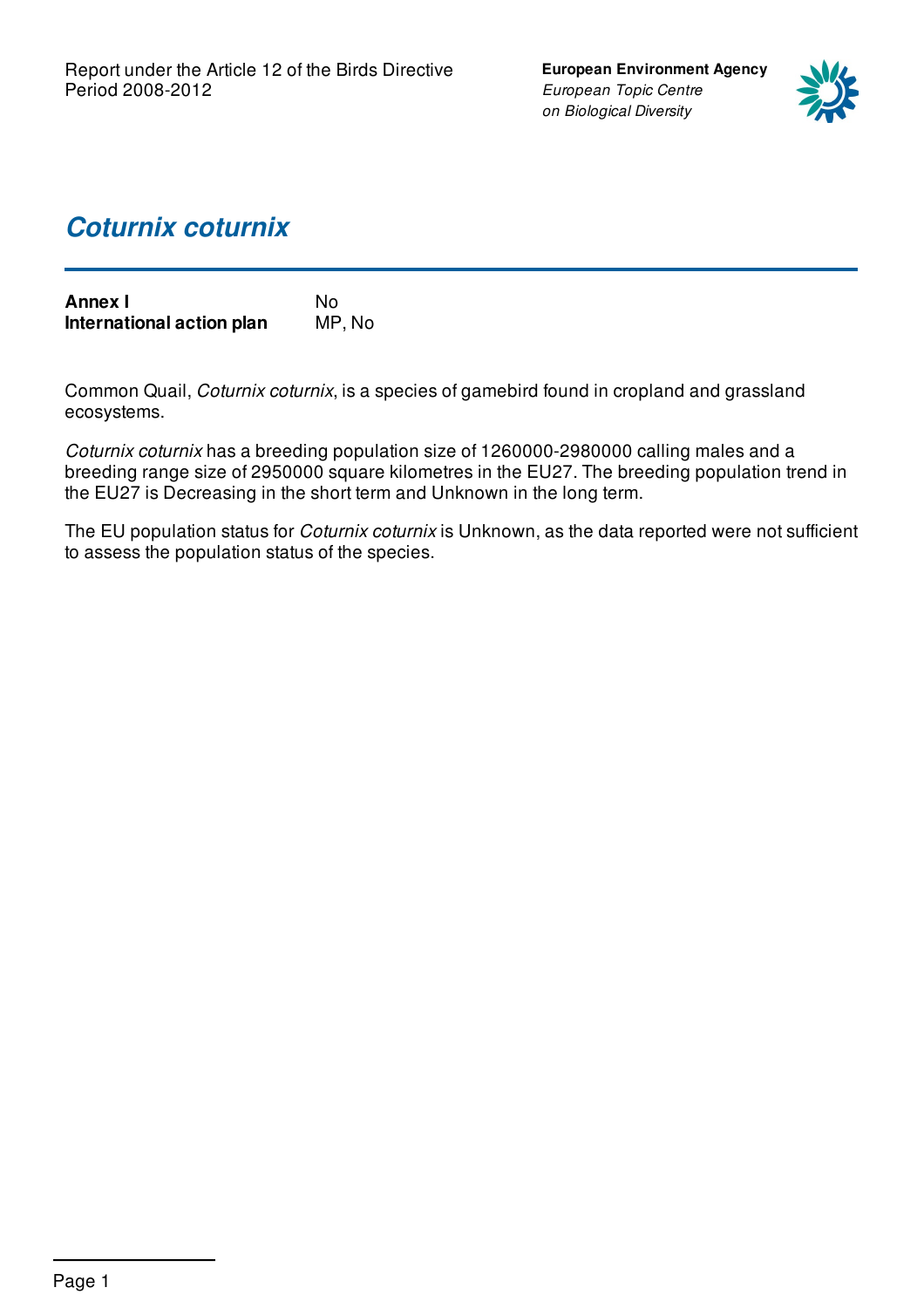*Report under the Article 12 of the Birds Directive*

# Assessment of status at the European level

| <b>Breeding population</b> |                      | <b>Breeding</b><br>population trend | Range   | trend                | <b>Breeding range</b> | Winter               | Winter population<br>trend |              | Population |
|----------------------------|----------------------|-------------------------------------|---------|----------------------|-----------------------|----------------------|----------------------------|--------------|------------|
| size                       | <b>Short</b><br>term | Long<br>term                        | area    | <b>Short</b><br>term | Long<br>term          | population ·<br>size | <b>Short</b><br>term       | Long<br>term | status     |
| 1260000 - 2980000 cmales   | $\sim$               | X                                   | 2950000 |                      |                       |                      |                            |              | Unknown    |

See the endnotes for more information<sup>i</sup>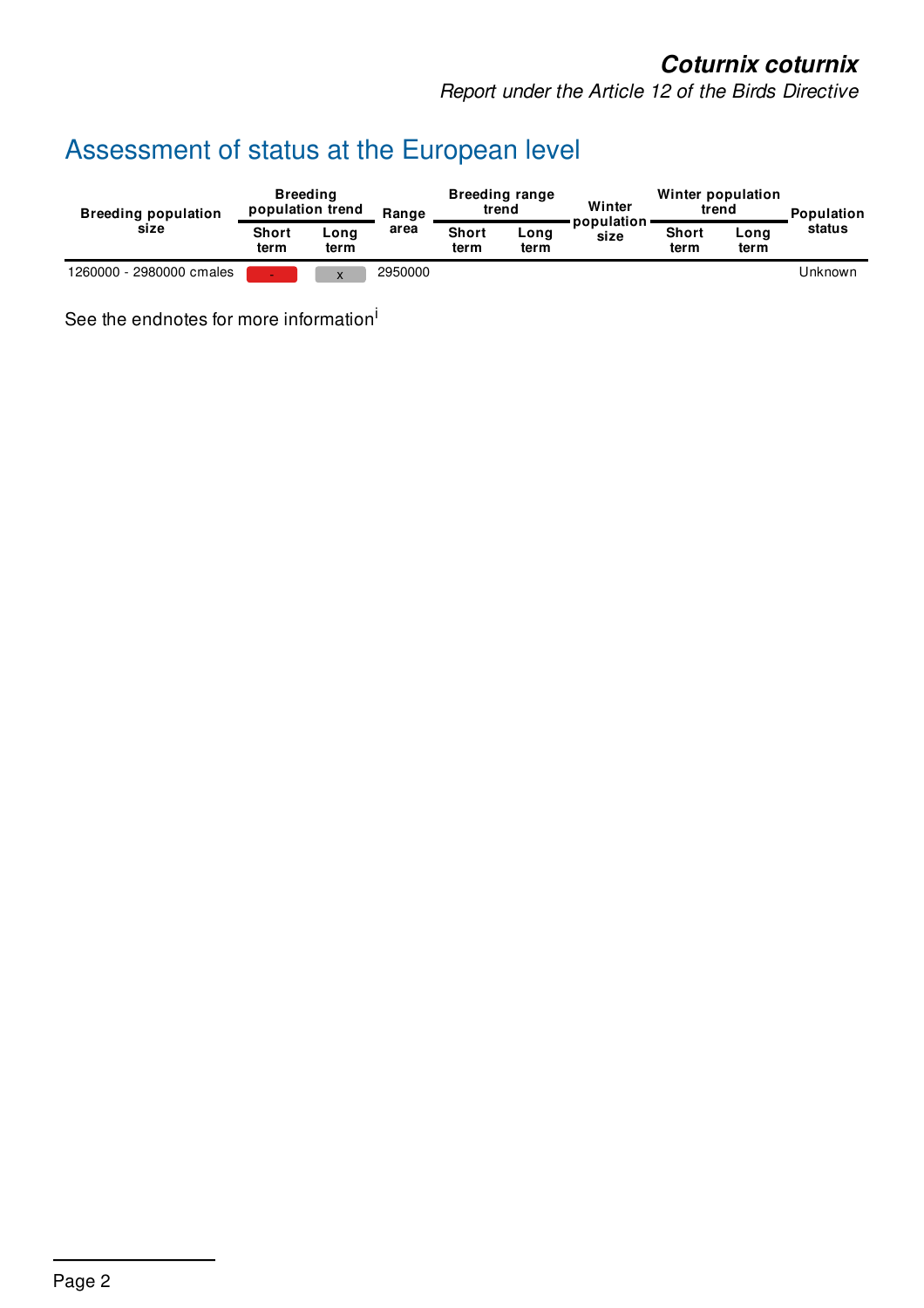*Report under the Article 12 of the Birds Directive*



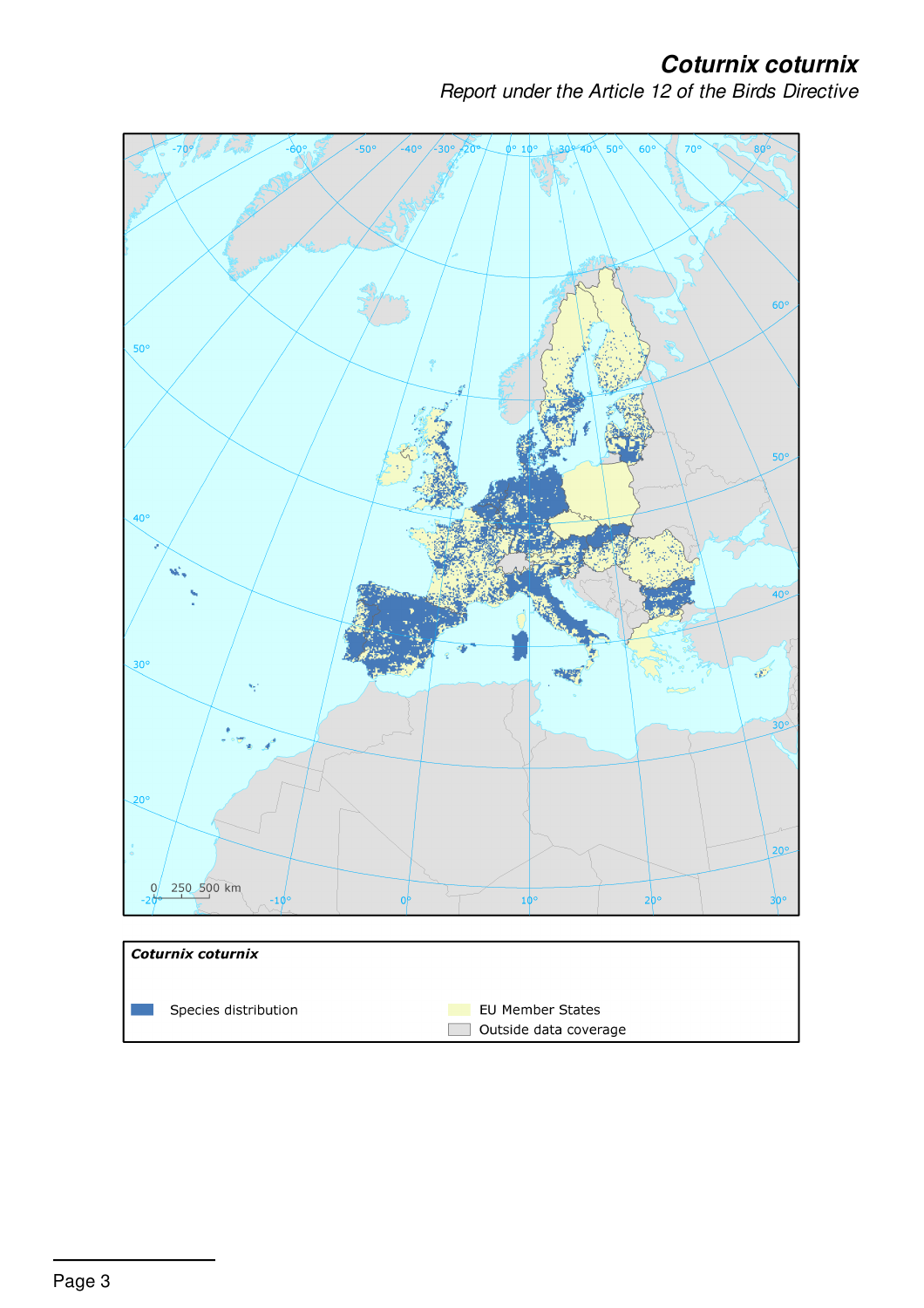*Report under the Article 12 of the Birds Directive*

### Trends at the Member State level

| % in<br>MS/Ter. |             | <b>Breeding population</b> |                      | <b>Breeding</b><br>population trend | Range  | <b>Breeding range</b><br>trend |                | Winter               | Winter population<br>trend |              |
|-----------------|-------------|----------------------------|----------------------|-------------------------------------|--------|--------------------------------|----------------|----------------------|----------------------------|--------------|
|                 | <b>EU27</b> | size                       | <b>Short</b><br>term | Long<br>term                        | area   | <b>Short</b><br>term           | Long<br>term   | population ·<br>size | <b>Short</b><br>term       | Long<br>term |
| AT              | 2.5         | 5000 - 10000 cmales        | F                    | $\pmb{\mathsf{X}}$                  | 75959  | $\mathbf{0}$                   | $\overline{0}$ |                      |                            |              |
| <b>BE</b>       | 1.5         | 2700 - 3400 cmales         | X                    | $\mathsf{x}$                        | 28374  |                                | $+$            |                      |                            |              |
| <b>BG</b>       | 5.1         | 15000 - 35000 cmales       |                      |                                     | 117500 |                                |                |                      |                            |              |
| <b>CY</b>       | 0.1         | 2000 - 5000 cmales         | $\overline{0}$       | $+$                                 | 3700   | $\pmb{\mathsf{X}}$             | $+$            |                      |                            |              |
| CZ              |             |                            |                      |                                     |        |                                |                |                      |                            |              |
| DE              | 16.6        | 26000 - 49000 cmales       |                      | $\ddot{}$                           | 345083 | $\ddot{}$                      | $\ddot{}$      |                      |                            |              |
| DK              | 2.1         | 1830 - 1830 cmales         | $+$                  | $+$                                 | 42897  | $+$                            | $+$            |                      |                            |              |
| EE.             | 0.8         | 100 - 3000 cmales          |                      | F.                                  | 39200  | F.                             | $+$            |                      |                            |              |
| ES              | 22.6        | 285000 - 640000 cmales     |                      |                                     | 505549 |                                |                |                      |                            |              |
| <b>ESIC</b>     | 0.3         | 2500 - 10000 cmales        |                      | $\blacksquare$                      | 3850   |                                | X              |                      |                            |              |
| F1              | 1.3         | 150 - 500 cmales           | 0                    | $+$                                 | 105200 | $\mathsf{x}$                   | $+$            |                      |                            |              |
| <b>FR</b>       | 10.0        | 100000 - 300000 cmales     | Ŧ.                   |                                     | 445000 | $\overline{0}$                 |                |                      |                            |              |
| GR              |             |                            |                      |                                     |        |                                |                |                      |                            |              |
| HU              | 1.3         | 29000 - 37000 cmales       |                      | $\pmb{\mathsf{X}}$                  | 76919  |                                | $\pmb{\times}$ |                      |                            |              |
| IE              |             | $1 - 20$ cmales            | $\overline{0}$       | $\overline{0}$                      | 900    |                                |                |                      |                            |              |
| IT              | 11.7        | 15000 - 30000 cmales       | $+$                  | $\mathsf{x}$                        | 296800 | $+$                            | $+$            |                      |                            |              |
| LT.             | 2.1         | 2000 - 5000 cmales         | $\ddot{}$            | $+$                                 | 62700  | $\Omega$                       | $\overline{0}$ |                      |                            |              |
| LU              | 0.1         | 50 - 100 cmales            |                      |                                     | 2585   | $\mathbf{0}$                   | 0              |                      |                            |              |
| LV              | 1.3         | 589 - 956 cmales           | F                    | $+$                                 | 60407  | $\mathsf{x}$                   | $+$            |                      |                            |              |
| NL              | 2.0         | 1284 - 15467 cmales        | Ŧ.                   | $+$                                 | 41286  | $\overline{0}$                 | $+$            |                      |                            |              |
| PL              |             | 85000 - 135000 p           |                      | $\pmb{\mathsf{X}}$                  |        | $\pmb{\mathsf{X}}$             | X              |                      |                            |              |
| <b>PT</b>       | 3.6         | 100000 - 500000 cmales     | $\overline{0}$       | $\pmb{\mathsf{X}}$                  | 96400  | $\overline{0}$                 | $\mathbf{0}$   |                      |                            |              |
| <b>PTAC</b>     | 0.4         | 11000 - 21000 cmales       | $\overline{0}$       | $\mathsf{x}$                        | 7400   | $\pmb{\mathsf{X}}$             | $\mathsf{x}$   |                      |                            |              |
| <b>PTMA</b>     |             | 500 - 1000 p               | 0                    | $\pmb{0}$                           | 1600   | $\ddot{}$                      | X              |                      |                            |              |
| <b>RO</b>       | 1.2         | 575000 - 1150000 cmales    | F                    | $\pmb{\mathsf{X}}$                  | 234700 | $\pmb{\mathsf{X}}$             | $\mathsf{X}$   |                      |                            |              |
| <b>SE</b>       | 4.9         | 600 - 1400 cmales          | Ŧ.                   | $+$                                 | 211900 | $\Omega$                       | X              |                      |                            |              |
| SI              | 0.5         | 1000 - 2000 cmales         |                      |                                     | 9995   | $\mathbf{0}$                   | X              |                      |                            |              |
| SK              | 2.9         | 2000 - 6000 cmales         |                      |                                     | 55595  | $\mathbf{0}$                   | $\mathbf{0}$   |                      |                            |              |
| <b>UK</b>       | 4.8         | 540 - 540 cmales           |                      |                                     | 87200  |                                |                |                      |                            |              |

See the endnotes for more information<sup>ii</sup>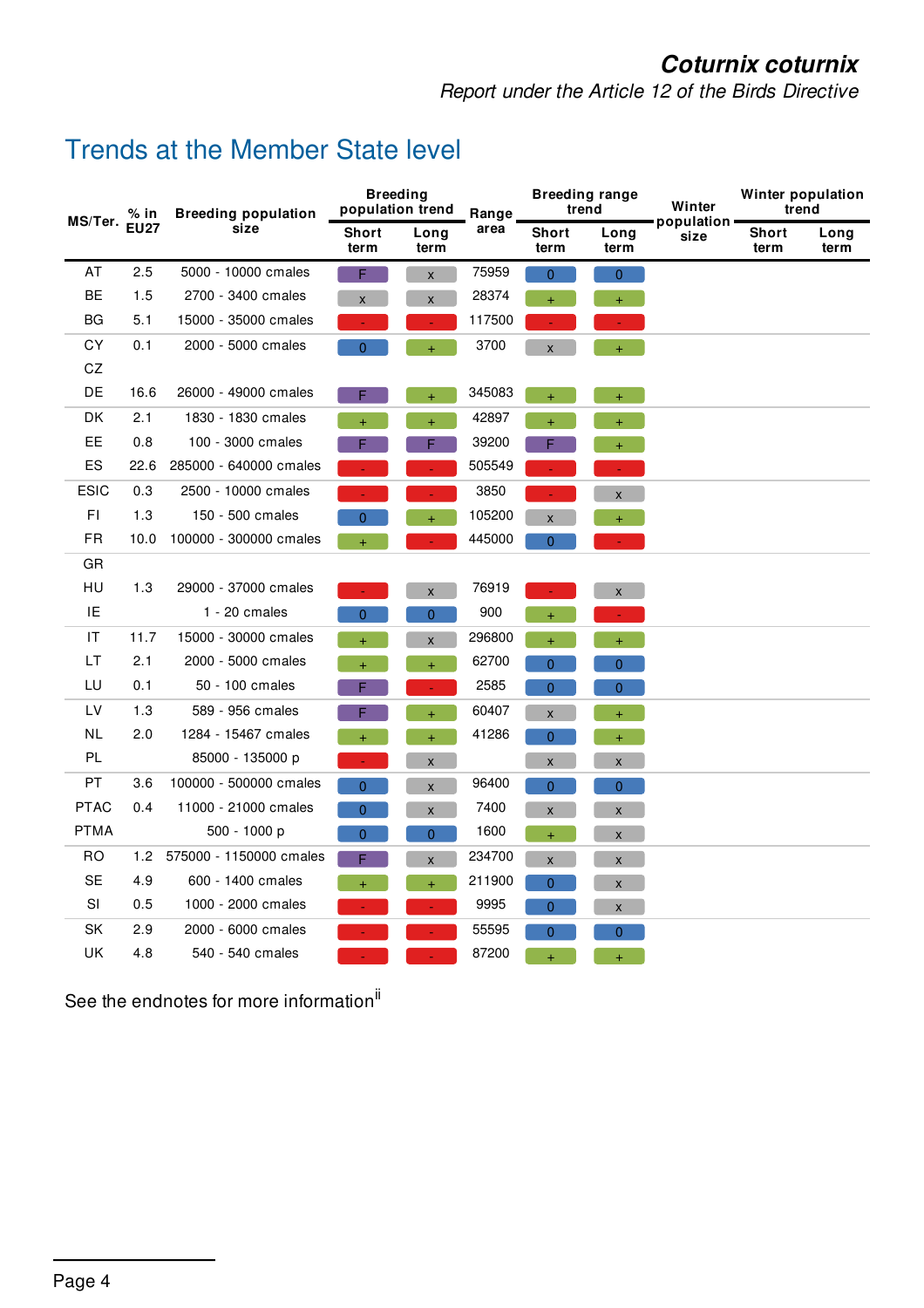*Report under the Article 12 of the Birds Directive*

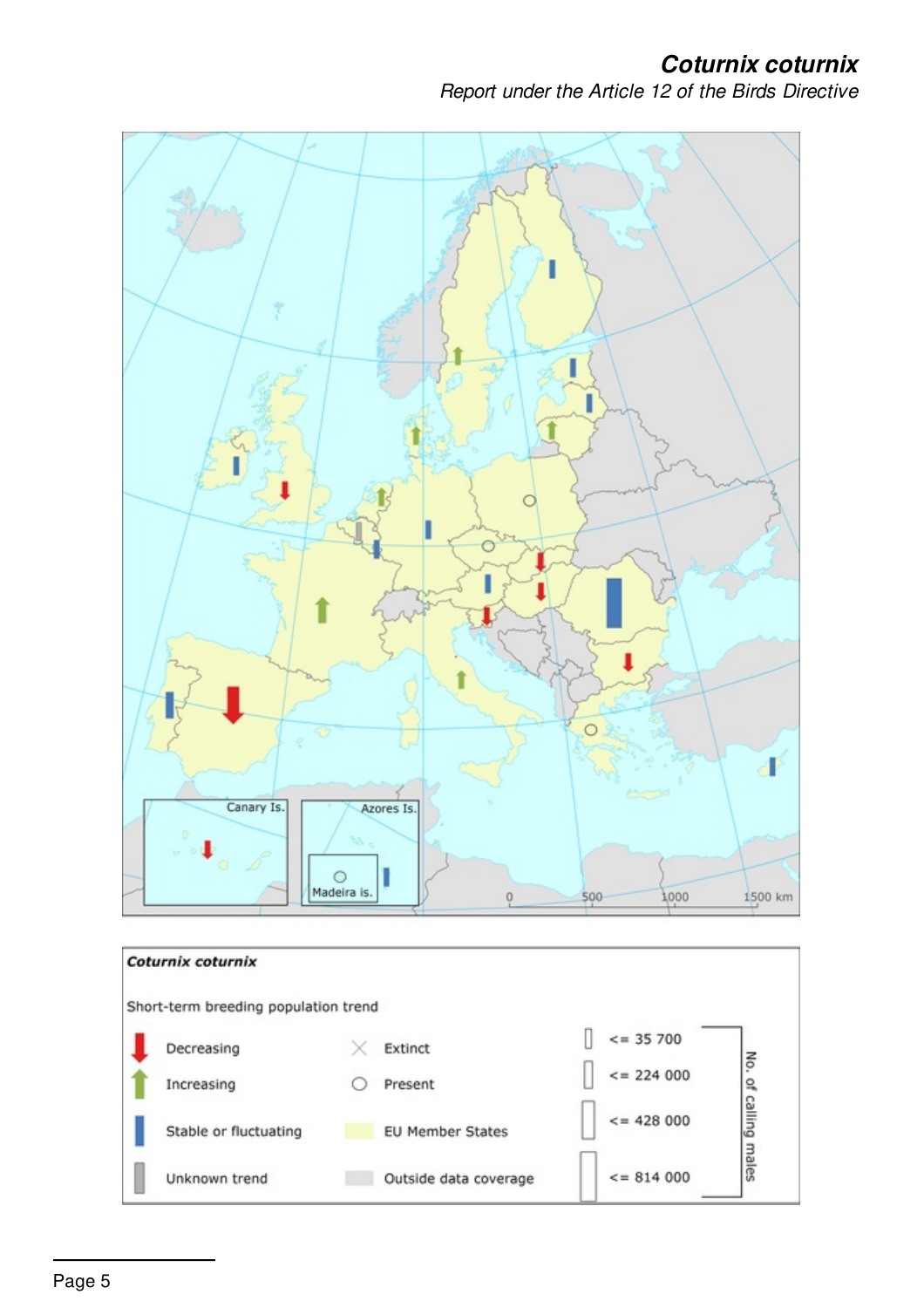*Short-term winter population trend was not reported for this species.*

#### Main pressures and threats reported by Member States

For the bird species triggering SPA classification Member States were asked to report the 20 most important pressures and threats using an agreed hierarchical list which can be found on the Article 12 Reference Portal ( [http://bd.eionet.europa.eu/activities/Reporting/Article\\_12/reference\\_portal](http://bd.eionet.europa.eu/activities/Reporting/Article_12/reference_portal) ). Pressures are activities which are currently having an impact on the species and threats are activities expected to have an impact in the near future. The table below only contains information from Member States, where a species triggers SPA classification. Pressures and threats were ranked in three classes 'high, medium and low importance', the table below only shows pressures and threats classed as 'high', for some species there were less than ten pressures and threats reported as highly important.

| Ten most frequently reported 'highly important' pressures and threats |  |  |  |  |  |
|-----------------------------------------------------------------------|--|--|--|--|--|
|-----------------------------------------------------------------------|--|--|--|--|--|

| Code             | Activity                                           | <b>Frequency</b> |
|------------------|----------------------------------------------------|------------------|
| A02              | Modification of cultivation practices              | 38               |
| J <sub>03</sub>  | Other changes to ecosystems                        | 25               |
| A03              | Mowing or cutting grasslands                       | 13               |
| A10              | Restructuring agricultural parcels                 | 13               |
| F <sub>0</sub> 3 | Hunting and collection of terrestrial wild animals | 13               |

## Proportion of population covered by the Natura 2000 network

For the bird species triggering SPA classification Member States were asked to report the size of a species population occurring within the Natura 2000 network. The percentage of species population covered by the network was estimated by comparing the population size within the network and the total population size.

#### **Percentage of coverage by Natura 2000 sites**

| <b>MS/territory</b> | season   | <b>SPA trigger</b> | % coverage |
|---------------------|----------|--------------------|------------|
| AT                  | breeding | <b>NO</b>          |            |
| <b>BE</b>           | breeding | <b>NO</b>          |            |
| BG                  | breeding | NO.                |            |
| CY                  | breeding | <b>NO</b>          |            |
| DE                  | breeding | NO.                |            |
| DK                  | breeding | <b>NO</b>          |            |
| EE                  | breeding | <b>NO</b>          |            |
| ES                  | breeding | <b>YES</b>         | 1.24       |
| <b>ESIC</b>         | breeding | <b>NO</b>          |            |
| FI                  | breeding | NΟ                 |            |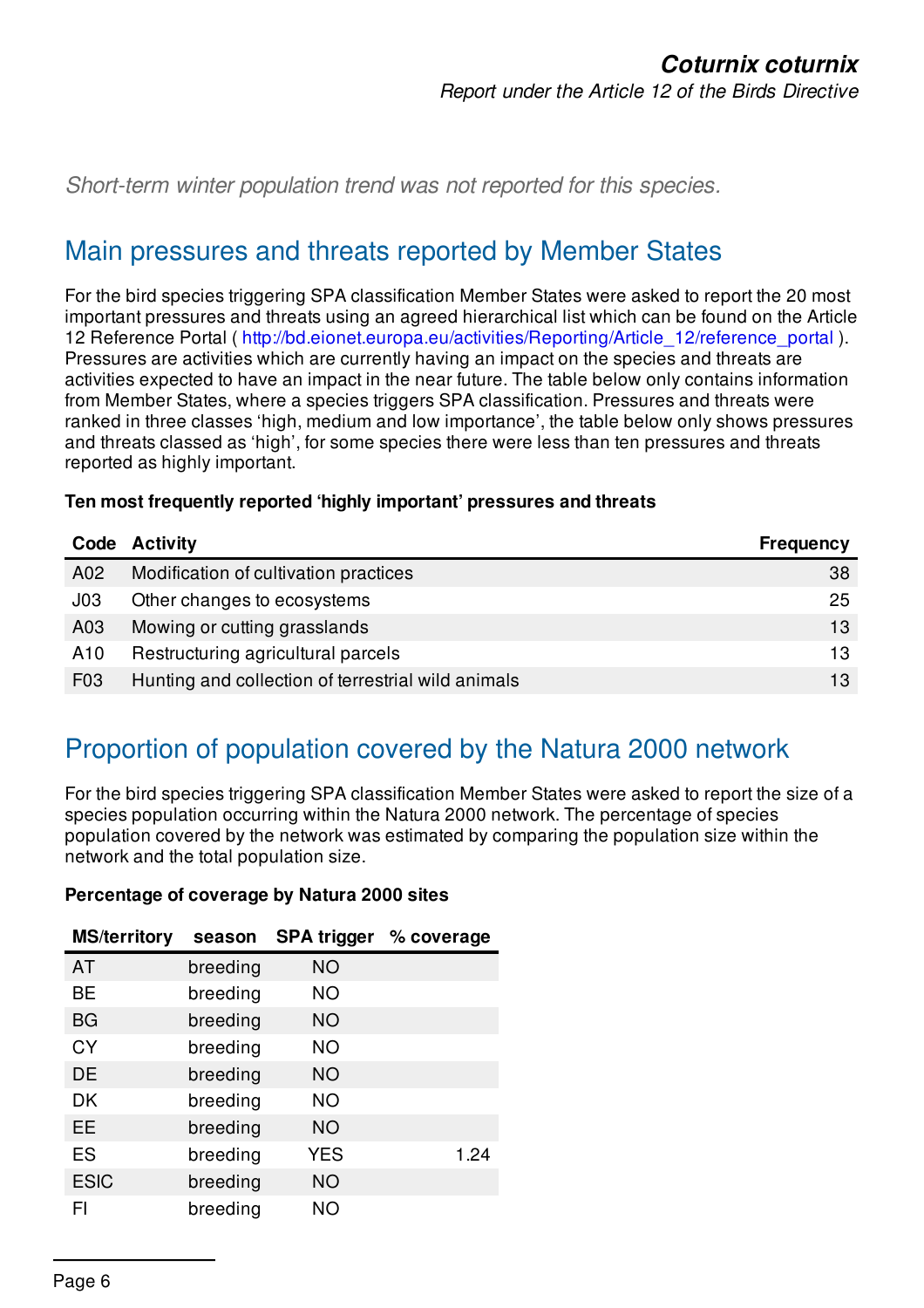*Report under the Article 12 of the Birds Directive*

| <b>MS/territory</b>    | season   |            | SPA trigger % coverage |
|------------------------|----------|------------|------------------------|
| <b>FR</b>              | breeding | <b>NO</b>  |                        |
| HU                     | breeding | <b>NO</b>  |                        |
| IE                     | breeding | <b>NO</b>  |                        |
| $\mathsf{I}\mathsf{T}$ | breeding | <b>NO</b>  |                        |
| LT                     | breeding | <b>NO</b>  |                        |
| LU                     | breeding | <b>YES</b> | 20                     |
| LV                     | breeding | <b>NO</b>  |                        |
| <b>NL</b>              | breeding | ΝO         |                        |
| PL                     | breeding | <b>NO</b>  |                        |
| PT                     | breeding | <b>NO</b>  |                        |
| <b>PTAC</b>            | breeding | <b>NO</b>  |                        |
| <b>PTMA</b>            | breeding | <b>NO</b>  |                        |
| <b>RO</b>              | breeding | <b>NO</b>  |                        |
| <b>SE</b>              | breeding | <b>NO</b>  |                        |
| SI                     | breeding | <b>NO</b>  |                        |
| <b>SK</b>              | breeding | <b>YES</b> | 53.62                  |
| UK                     | breeding | <b>NO</b>  |                        |

See the endnotes for more information<sup>iii</sup>

#### Most frequently reported conservation measures

For the bird species triggering SPA classification Member States were asked to report up to 20 conservation measures being implemented for this species using an agreed list which can be found on the Article 12 Reference Portal. Member States were further requested to highlight up to five most important ('highly important') measures; the table below only shows measures classed as 'high', for many species there were less than ten measures reported as highly important.

#### **Ten most frequently reported 'highly important' conservation measures**

| Code | <b>Measure</b>                                               | <b>Frequency</b> |
|------|--------------------------------------------------------------|------------------|
| 6.1  | Establish protected areas/sites                              | 30               |
| 6.3  | Legal protection of habitats and species                     | 30               |
| 2.0  | Other agriculture-related measures                           | 10               |
| 2.1  | Maintaining grasslands and other open habitats               | 10               |
| 7.1  | Regulation/Management of hunting and taking                  | 10               |
| 7.4  | Specific single species or species group management measures | 10               |

This information is derived from the Member State national reports submitted to the European Commission under Article 12 of the Birds Directive in 2013 and covering the period 2008-2012. More detailed information, including the MS reports, is available at: <http://bd.eionet.europa.eu/article12/summary?period=1&subject=A113>.